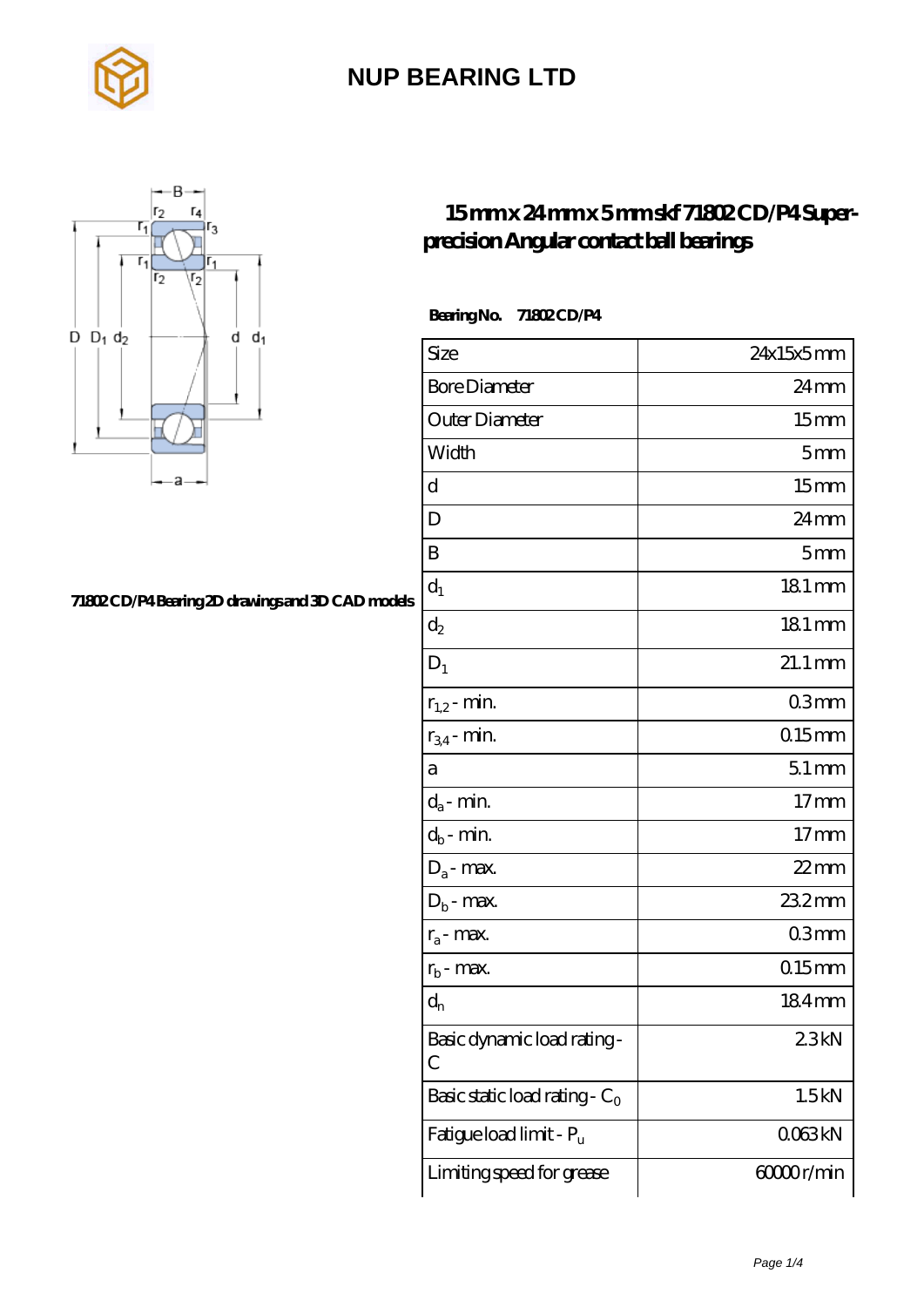

| lubrication                           |                         |
|---------------------------------------|-------------------------|
| Limiting speed for oil<br>lubrication | 90000mm/min             |
| Ball - $D_w$                          | $2381 \,\mathrm{mm}$    |
| Ball - z                              | 17                      |
| $\mathrm{G}_{\mathrm{ref}}$           | 008cm3                  |
| Calculation factor - $f_0$            | 16                      |
| Preload class $A - G_A$               | 12N                     |
| Preload class $B - G_B$               | 36N                     |
| Preload class C - $G_C$               | 72N                     |
| Calculation factor - f                | 1.08                    |
| Calculation factor - f                | 1                       |
| Calculation factor - $f_{2A}$         | 1                       |
| Calculation factor - $f_{2B}$         | 1.09                    |
| Calculation factor - $f_{\chi}$       | 1.16                    |
| Calculation factor - $f_{HC}$         | 1                       |
| Preload class A                       | 17N/micron              |
| Preload class B                       | 30N/micron              |
| Preload class C                       | 43N/micron              |
| Category                              | Precision Ball Bearings |
| Inventory                             | QO                      |
| Manufacturer Name                     | <b>SKF</b>              |
| Minimum Buy Quantity                  | N/A                     |
| Weight /Kilogram                      | 0013                    |
| Product Group                         | <b>BO4270</b>           |
| Enclosure                             | Open                    |
| Precision Class                       | ABEC 7   ISO P4         |
| Material - Ball                       | <b>Steel</b>            |
| Number of Bearings                    | 1 (Single)              |
| Contact Angle                         | 15Degree                |
| Preload                               | None                    |
|                                       |                         |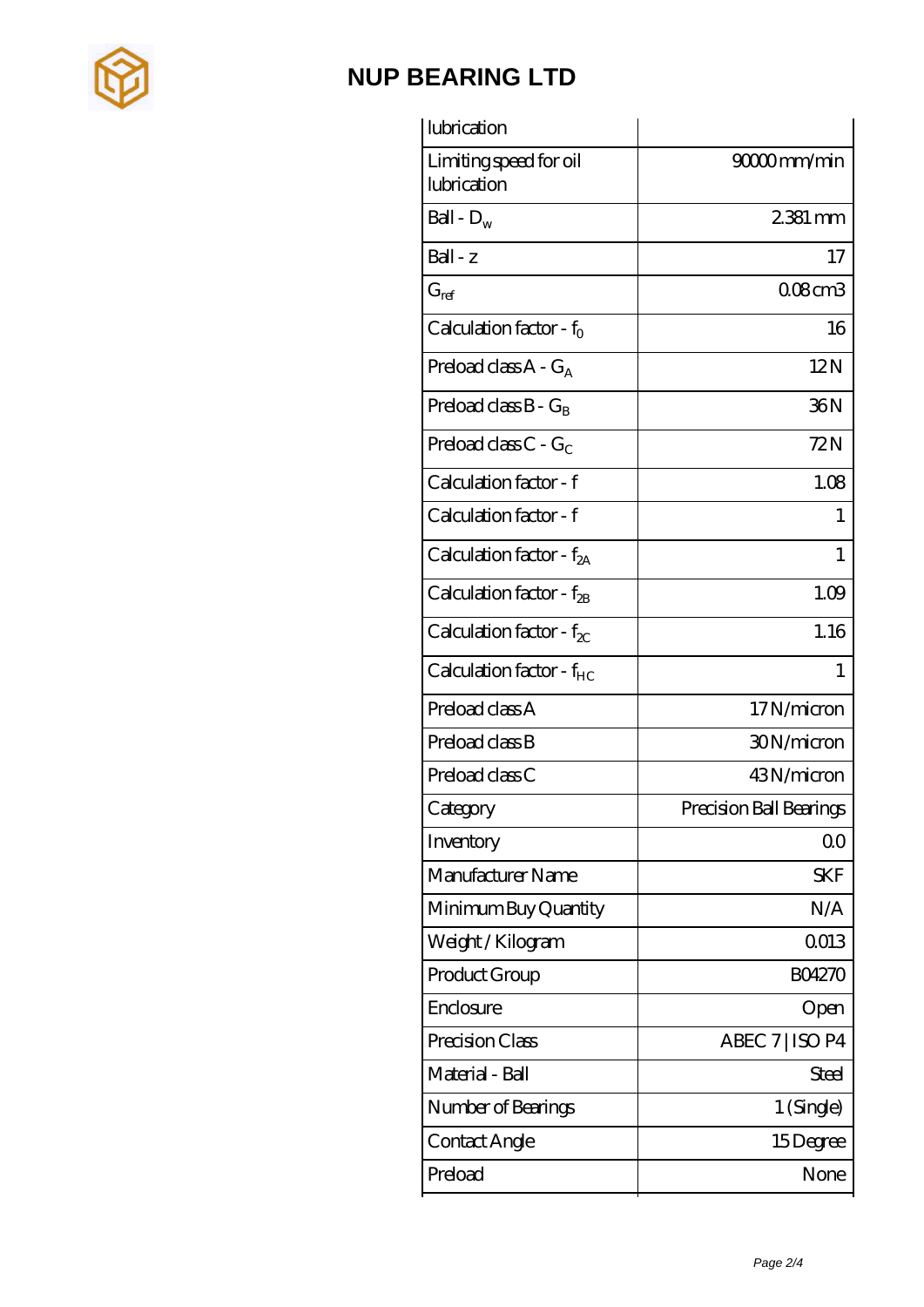

| Raceway Style            | 1 Rib Outer Ring                                                                                                                                                                                                                       |
|--------------------------|----------------------------------------------------------------------------------------------------------------------------------------------------------------------------------------------------------------------------------------|
| Cage Material            | Phenolic                                                                                                                                                                                                                               |
| Rolling Element          | <b>Ball Bearing</b>                                                                                                                                                                                                                    |
| Flush Ground             | No                                                                                                                                                                                                                                     |
| Inch - Metric            | Metric                                                                                                                                                                                                                                 |
| <b>Other Features</b>    | Single Row   Angular<br><b>Contact   Super Precision</b>                                                                                                                                                                               |
| Long Description         | 15MM Bore; 24MM<br>Outside Diameter; 5MM<br>Width; Open Enclosure;<br>ABEC 7   ISO P4 Precision;<br>Steel Ball Material; 1<br>(Single) Bearings; 15Degree<br>Contact Angle; Phenolic<br>Cage Material; 1 Rib Outer<br><b>Ring Race</b> |
| Category                 | Precision Ball Bearings                                                                                                                                                                                                                |
| <b>UNSPSC</b>            | 31171531                                                                                                                                                                                                                               |
| Harmonized Tariff Code   | 8482105028                                                                                                                                                                                                                             |
| Noun                     | Bearing                                                                                                                                                                                                                                |
| Keyword String           | Angular Contact Ball                                                                                                                                                                                                                   |
| Manufacturer URL         | http://www.skf.com                                                                                                                                                                                                                     |
| Manufacturer Item Number | 71802CD/P4                                                                                                                                                                                                                             |
| Weight/LBS               | 0028                                                                                                                                                                                                                                   |
| Bore                     | 0.591 Inch   15 Millimeter                                                                                                                                                                                                             |
| Width                    | 0.197 Inch   5 Millimeter                                                                                                                                                                                                              |
| Outside Diameter         | 0.945 Inch   24 Millimeter                                                                                                                                                                                                             |
| $d_1$                    | $181 \,\mathrm{mm}$                                                                                                                                                                                                                    |
| $d_2$                    | $181 \,\mathrm{mm}$                                                                                                                                                                                                                    |
| $D_1$                    | $21.1 \,\mathrm{mm}$                                                                                                                                                                                                                   |
| $r_{1,2}$ min.           | 03mm                                                                                                                                                                                                                                   |
| $r_{34}$ min.            | $0.15$ mm                                                                                                                                                                                                                              |
| $d_a$ min.               | 17 <sub>mm</sub>                                                                                                                                                                                                                       |
| $d_h$ min.               | $17 \,\mathrm{mm}$                                                                                                                                                                                                                     |
| $D_a$ max.               | $22$ mm                                                                                                                                                                                                                                |